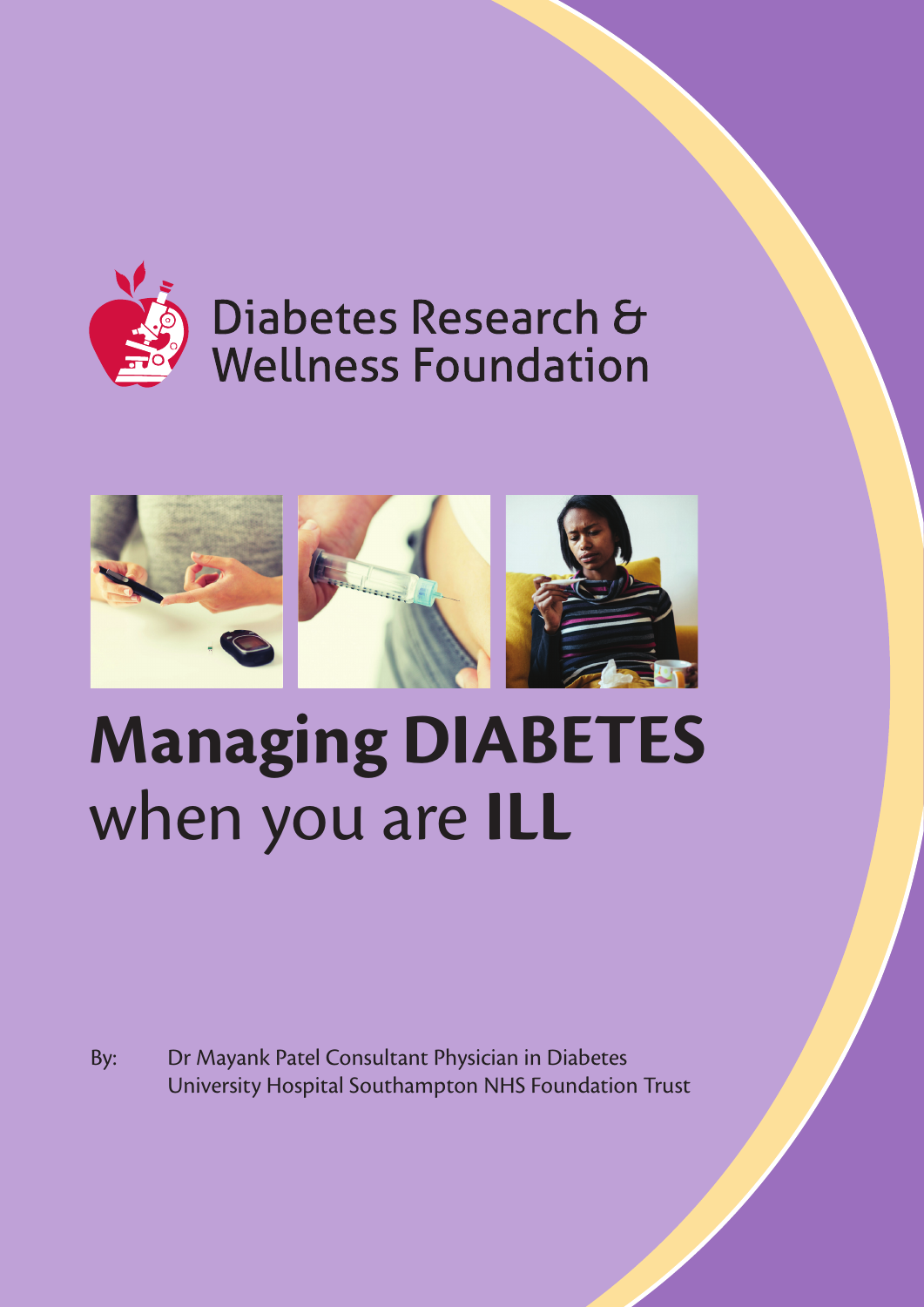### **Diabetes and illness**

Good general health and glucose (sugar) control in diabetes are important to help reduce the risk of becoming ill. Keeping glucose within reasonable levels when ill may result in illness not being as severe or prolonged as it could be. It is advisable that people with diabetes prepare 'sick day' care plans. This is because their diabetes management in illness may need to be personalised and the use of such plans could reduce the chance of needing hospital care. If you are using insulin, it is also important that you always have enough supplies (and in date), as well as glucose testing strips and for type 1 diabetes, ketone testing equipment.

There are short-term situations when diabetes can become unstable. The stress of illness in diabetes means that glucose levels can double or treble, even *without* eating. It is important that people know what to do in the event of unexplained, persisting high glucose levels. Medications should be continued unless advised otherwise by care providers. **Insulin should NEVER be stopped** (as the body **always** needs it (**figure 1**)) though dose adjustments may be needed. People should maintain contact with their family, friends, carers and diabetes team when unwell.

This leaflet offers guidance in promoting safe diabetes control in situations where glucose levels may rise unexpectedly.

### **Managing type 1 diabetes when you are ill (sick day rules)**

**Rest:** Strenuous activity should be avoided as this can *increase* the glucose level in illness.

**Eating and drinking:** Glucose is needed to provide energy and insulin permits its uptake by the body for use. Diabetes control could be adversely affected by not eating *any* food. Try eating little and often. If you can't eat solid foods try replacing with one of:

- 100ml cola/lemonade (not diet) or fruit juice 200ml milk
- 

- 
- 1 scoop of ice cream 200ml soup (thick, creamy)
- 1 yogurt

Be prepared – make sure you have sugary fluids at home in case you don't feel like eating. It is easy to become dehydrated when you are ill so it is important to drink plenty of sugar free fluids during the day (**figure 2**).

Alcohol should be avoided when unwell as it can increase the risk of dehydration.



**Figure 1** *People with diabetes must never stop insulin when ill, even if not eating.*



**Figure 2** *Aim to drink 100ml/hour when ill.*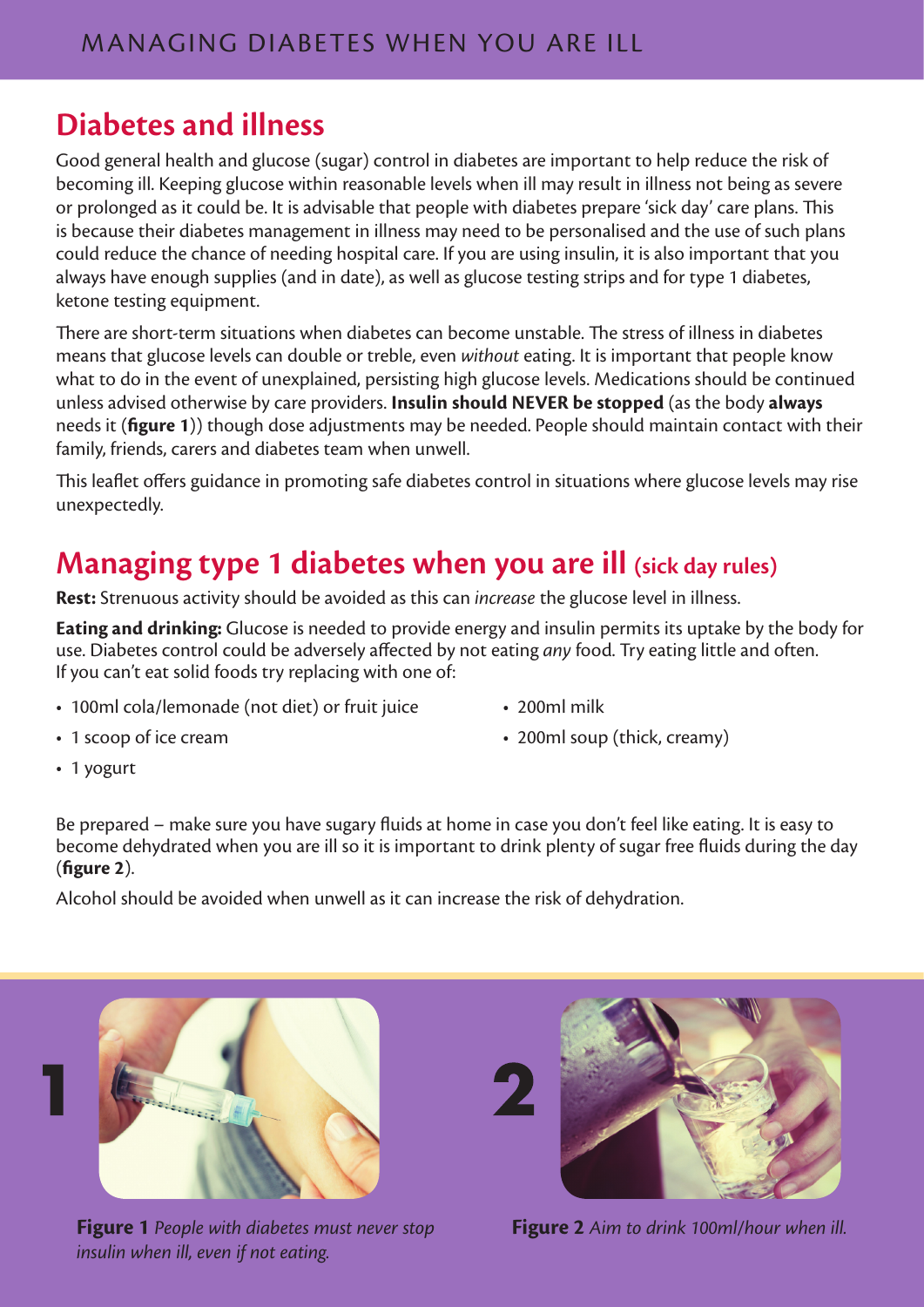**Ketones:** Persistently elevated glucose levels in illness suggest a shortage of insulin, which can increase the risk of ketone production. High ketone levels may cause abdominal pain and vomiting. Urine ketones should be tested for on each trip to the toilet when glucose levels are persistently above 14mmol/L. Alternatively, with the appropriate meter, blood ketones could be measured every 2 hours.

**Insulin:** Doses may need adjusting, depending on the trend seen on blood glucose testing. Insulin must never be stopped as illness often increases the dose needed. Glucose testing should be 2-4 hourly, day and night. Patients should consider taking a supplementary 10% of their **total** daily insulin dose as rapid acting insulin (if usually using this) every four hours to lower glucose levels if needed. This additional insulin can also help reduce the risk of ketone production by the body.

If you are an insulin pump user and are finding that you are having to do repeated correction doses when you are ill, you should consider temporarily increasing your basal rate by 50% and continue to test blood glucose every 2 hours. Additional doses of rapid acting insulin administered by insulin pen may also be needed. You should seek further advice from your usual insulin pump team if concerned.

If able to take fluids easily, maintain glucose levels between 6-14mmol/L and remain ketone negative on testing, then home care is appropriate. Feeling unwell, with urine ketones persistently above '+2' or blood ketones above 1.5mmol/L strongly indicate that diabetic ketoacidosis, (an emergency state associated with a relative lack of insulin) is developing. Healthcare advice should be sought urgently in this situation (see 'Calling for support' section).

#### **Managing type 2 diabetes when you are ill (sick day rules)**

Again, acute illnesses such as diarrhoea and vomiting can be associated with dehydration, being unable to take usual diabetes tablets and increased glucose levels. Try to ensure you are familiar with how your usual diabetes treatments work in the body to control glucose levels.

#### **Rest, eating and drinking:** Advice as for type 1 diabetes.

**Tablets:** In particular, be aware that:

- *Gliclazide* and other tablets similar to it can increase the risk of sugar levels falling too low (hypo, or hypoglycaemia low blood glucose) when not eating. Dose reduction may be needed, seek advice if unsure.
- *Metformin* is known to cause 'tummy trouble', even in well patients. Withholding it in 'at risk' states for dehydration (e.g., vomiting or diarrhoeal illnesses) should be considered, especially if you are known to have pre-existing kidney problems. It is advisable to inform your diabetes team in this situation, as extra glucose monitoring or kidney function blood tests may be needed.
- *'Flozin'* tablets are associated with a risk of developing diabetic ketoacidosis (DKA) with near normal glucose levels in illness. It is advisable to stop these during periods of illness (such as nausea, vomiting or abdominal discomfort) and dehydration. Healthcare advice should be sought when unwell on these tablets as ketone testing to exclude DKA may be needed.

*Non-insulin injections* should be suspended if experiencing nausea, vomiting or abdominal pain and healthcare advice sought.

#### **Sick day emergency kit**

Useful items to keep at home would include: small cartons of long life orange juice, fun-size jelly baby packs, unopened 'in date' testing strips and urine ketone sticks, as well as foods like soup or ice cream. Dextrose gel is also useful to have and glucagon could be considered where appropriate.

#### **Calling for support (NHS 24, GP, diabetes team) or going to the Emergency Department (outside normal working hours) is mandatory in type 1 or type 2 diabetes, if you are:**

- Unsure of what to do
- Unable to keep food down for over 4 hours
- Experiencing continuous diarrhoea and vomiting, with/without fever
- Experiencing persistent glucose level above 15mmol/L
- Known to have type 1 diabetes, with ketone levels above '+2' in your urine or above 1.5mmol/L on blood testing
- Increasingly drowsy, have stomach ache or shortness of breath
- Experiencing symptoms for more than 24-48 hours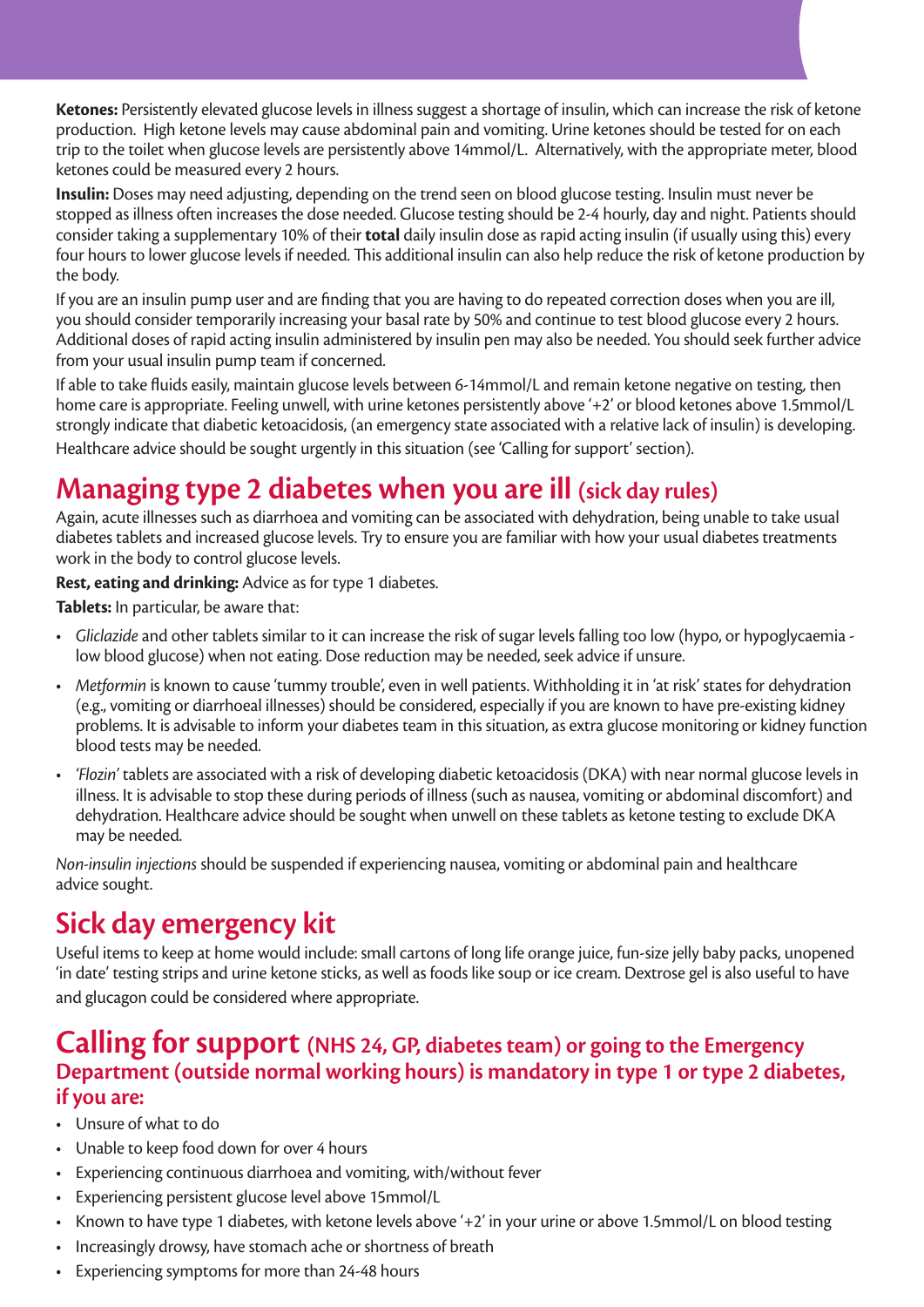Serious illness in diabetes (e.g. diabetic ketoacidosis, or a severe foot infection) requires hospital based care. It is not unusual for people who usually use diabetes tablets to be temporarily managed with insulin in hospital (and possibly afterward for a time), as this can control high glucose levels more quickly and can contribute to an earlier recovery. Certain treatments, such as steroids (and possibly antibiotics) may also increase glucose levels; so more insulin may be needed.

### **Hospital tests and day case procedures**

When these are arranged, it is advisable that you remind medical staff that you have diabetes, so appropriate guidelines can be followed. It is likely that you will be required to be 'nil by mouth' and need to reduce insulin or tablet doses - always seek clarification on this. Some units would arrange for you to have an intravenous glucose and insulin drip to keep glucose levels stable. You would usually be first on a list or given special instructions beforehand. Contact your diabetes team if treatment needs attention (e.g., dose adjustment) well before these procedures are due. This could be a face-to-face appointment or contact by telephone or email.

For any hospital admission, it is worth bringing your usual hypo snacks with you, in case there are delays. A list of all current medications is also useful.

Reduce the risk of dehydration by taking appropriate fluids beforehand, particularly if you need to take agents to empty your bowels (e.g. Picolax) or be 'nil by mouth'. Certain tests might require a scan to be performed, for which a dye may be injected into the veins. In this case, metformin may need to be withheld for at least 24 hours beforehand and not taken again for at least 48 hours after. Guidance should be provided for you before such a test. Some medication may also have to be stopped and alcohol avoided before and after a procedure or operation until eating and drinking properly. Consult with a healthcare professional to clarify what medication should be stopped and what could be safely continued.

Aim to resume other normal medications as soon as possible after procedures. The glucose level might be higher than usual for around 24 hours. Seek advice if it remains uncontrolled over 24-48 hours later.

### **Managing illness with diabetes while on holiday/abroad**

- Plan your trip well and take out appropriate insurance.
- Check blood glucose levels regularly, as increased physical activity and heat levels can increase the risk of hypos.
- Wear plenty of sun block to avoid sunburn, as this can harm your body and cause elevated blood glucose levels.
- Take great care of your feet don't walk barefoot and seek help early if problems arise.
- Keep fluid levels up whilst avoiding excess caffeine and alcohol in high temperatures, as these can increase the risk of dehydration.

Keep medication and supplies as cool as possible. Extreme temperatures can affect insulin and other supplies, causing them to become less active. Be alert for signs of heat exhaustion. These include: profuse sweating, muscle cramps, tiredness, dizziness, headache and/or fainting. Seek medical attention immediately if any of these happen.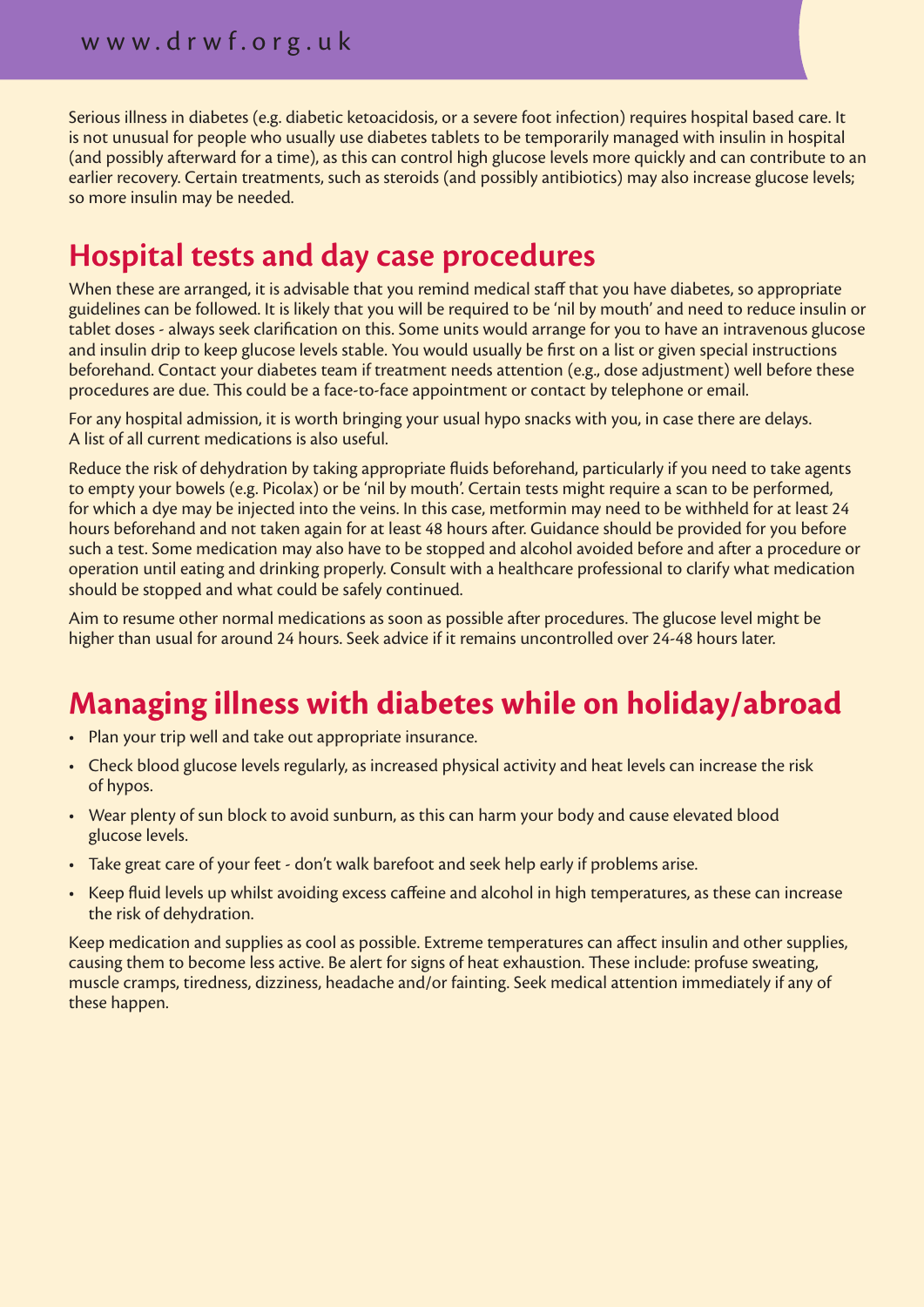### **Top tips to manage diabetes when you are ill – Summary**

- Produce an illness management plan with your diabetes or usual healthcare team early.
- Have your flu jab when advised.
- Avoid dehydration keep up your fluid intake, get help **early** if you cannot.
- Check blood glucose levels every 2-4 hours.
- Seek help *promptly* if unable to self manage your illness, particularly with rising blood glucose levels.
- Seek medical help *urgently* if you feel ill, abnormally drowsy, short of breath, have pain or prolonged vomiting.
- With type 1 diabetes, **never stop insulin** during acute illness.
- In type 1 diabetes, test for blood or urine ketones every 2-4 hours and if positive, consider taking additional insulin.
- Seek help for suspected skin or foot infections **early**.

### **More information**

If too unwell to self-manage, then contacting your GP, diabetes nurse, out of hours care service, at the following links and telephone numbers, or attending the Emergency Department is strongly advised.

#### **England**

Freephone: **111**, 24 hour helpline. NHS 111 service website: **111.nhs.uk**

#### **Scotland**

Freephone: **111**, 24 hour helpline. NHS 24 website: **www.nhs24.scot**

#### **Wales**

Freephone NHS Direct Wales on **0845 46 47**. NHS Wales Direct website: **www.nhsdirect.wales.nhs.uk/contactus/feelingunwell/** 

#### **Northern Ireland**

GP out of hours information service website: **www.nidirect.gov.uk/out-of-hours**

Or you can visit the NHS Choices website: **www.nhs.uk**

DRWF has diabetes awareness jewellery and medical check-up cards that can be carried at all times by people with diabetes. These can be ordered by visiting **www.drwf.org.uk,** by calling **023 9263 7808**, or by emailing **enquiries@drwf.org.uk**